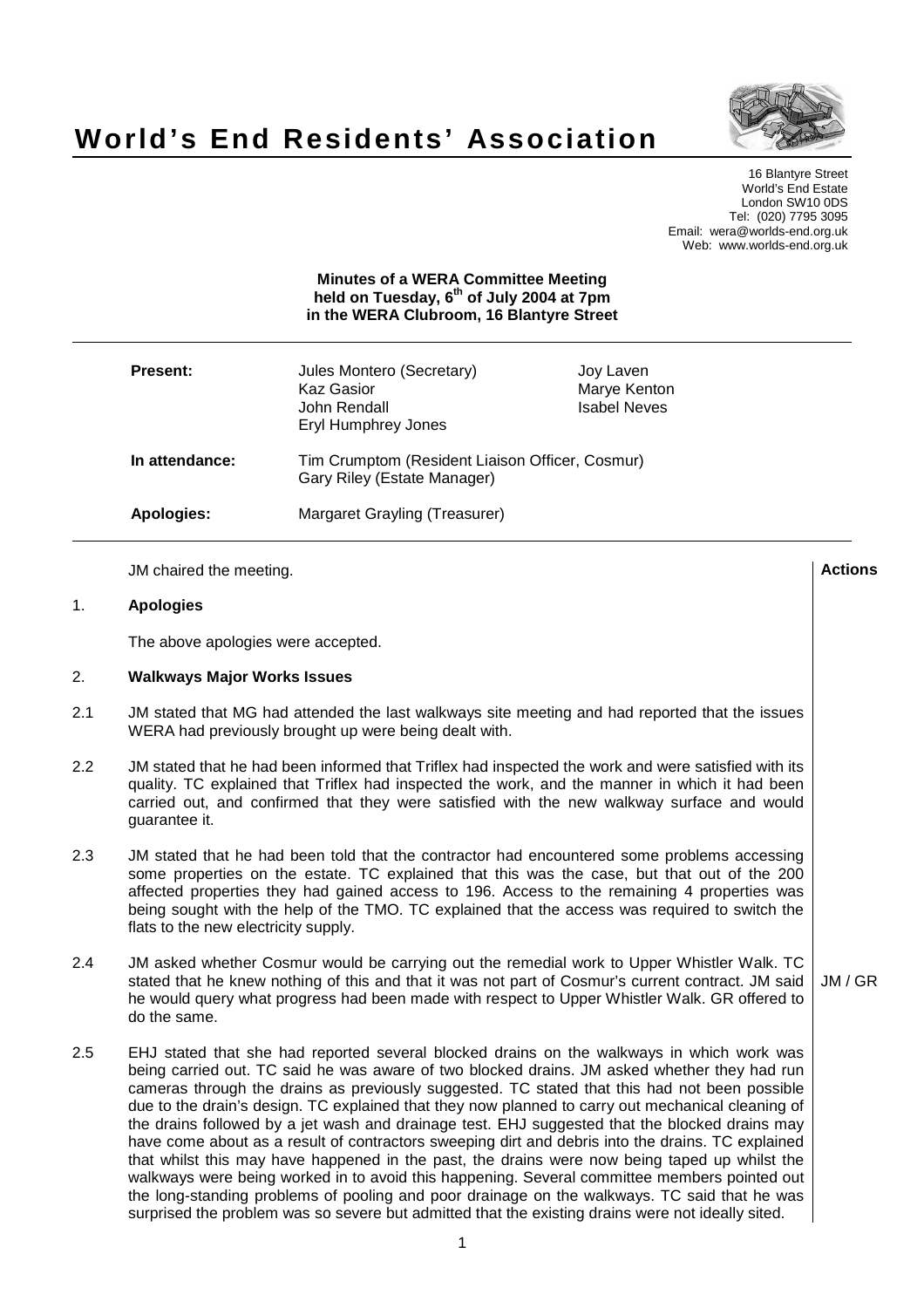2.6 JL queried the "shiny" walkway surface. TC stated that this had been looked at and was considered acceptable by Triflex, Shreeves and RBK&C. TC again stated that Triflex were happy with the way the walkway surface had been laid and the finished product. 2.7 JR asked who was now monitoring the work. TC stated that the new Clerk of Works, Gary Killick, was monitoring the work. 2.8 JL raised the issue of uneven walkways. TC admitted that the walkway surface was often uneven following the removal of the old walkway "tiles" and that in some cases they had carried out additional work to level the surface before laying the Triflex. 2.9 Several committee members asked whether the section of Dartrey Walk with ceramic tile flooring was covered by the current works. TC stated that he thought it was not. 2.10 Several committee members asked how the walkway surface could be kept clean. TC stated that in his opinion a mild detergent, clean water and a stiff broom should be enough to keep the walkway surface clean. TC was thanked for attending and then left the meeting. 3. **Minutes of Previous Meeting/Matters Arising** 3.1 **Minutes of the meeting of the 22 nd of June 2004** JM noted that an action to thank the Al-Anon group for their donations to WERA had been omitted from the previous minutes. The minutes of the meeting of the  $22^{nd}$  of June were then accepted as correct. Action 2.3 – JM had liaised with GR with regards to a meeting with the new repairs contractor. GR was still awaiting a date on which the new repairs contractor would be available for a meeting. Action 3.3 – JM asked whether the committee was in favour of the ankle rail in the garden behind Blantyre Tower. It was agreed that this was a good idea. Action 5.3 – JM had passed the committee's comments on the CCTV proposals and the use of CCTV on the estate in general, back to Floyd White. Action 5.3 – JM had asked Vera Gajic at RBK&C for notes of the public meeting in Park Walk. Vera had sent these through to WERA. EHJ confirmed that she had also received a copy. Action 5.4 – JM had queried the Community Alarm Service outage with Valerie Sharples. It had been suggested at the previous meeting that this had been caused by the electricians working on the walkways. Valerie had forwarded the query to Shreeves. There had been no further replies.

Action 5.5 – JM had emailed Terry Guppy asking that the garden contractors not use the new passenger lifts.

Action (omitted) – JM had written to the Al-Anon Families group thanking them for their donations to WERA.

## 4. **EMB**

- 4.1 JM explained that whilst trying to arrange a meeting between the WEMO board, RBK&C and the TMO that the TMO (and Damien Roche, the TMO's policy manager in particular) had asked to know the opinions of those WERA committee members not serving on the WEMO board. Damien was particularly keen to find out what these committee members thought of the proposal to establish an EMB on the estate.
- 4.2 JM noted that he had reminded both RBK&C and the TMO of the result of the committee's last vote on the subject of WEMO. JM also noted that, of the half dozen WERA committee members concerned, only one was in attendance at this current meeting.

 $\mathfrak{p}$ 

JM / GR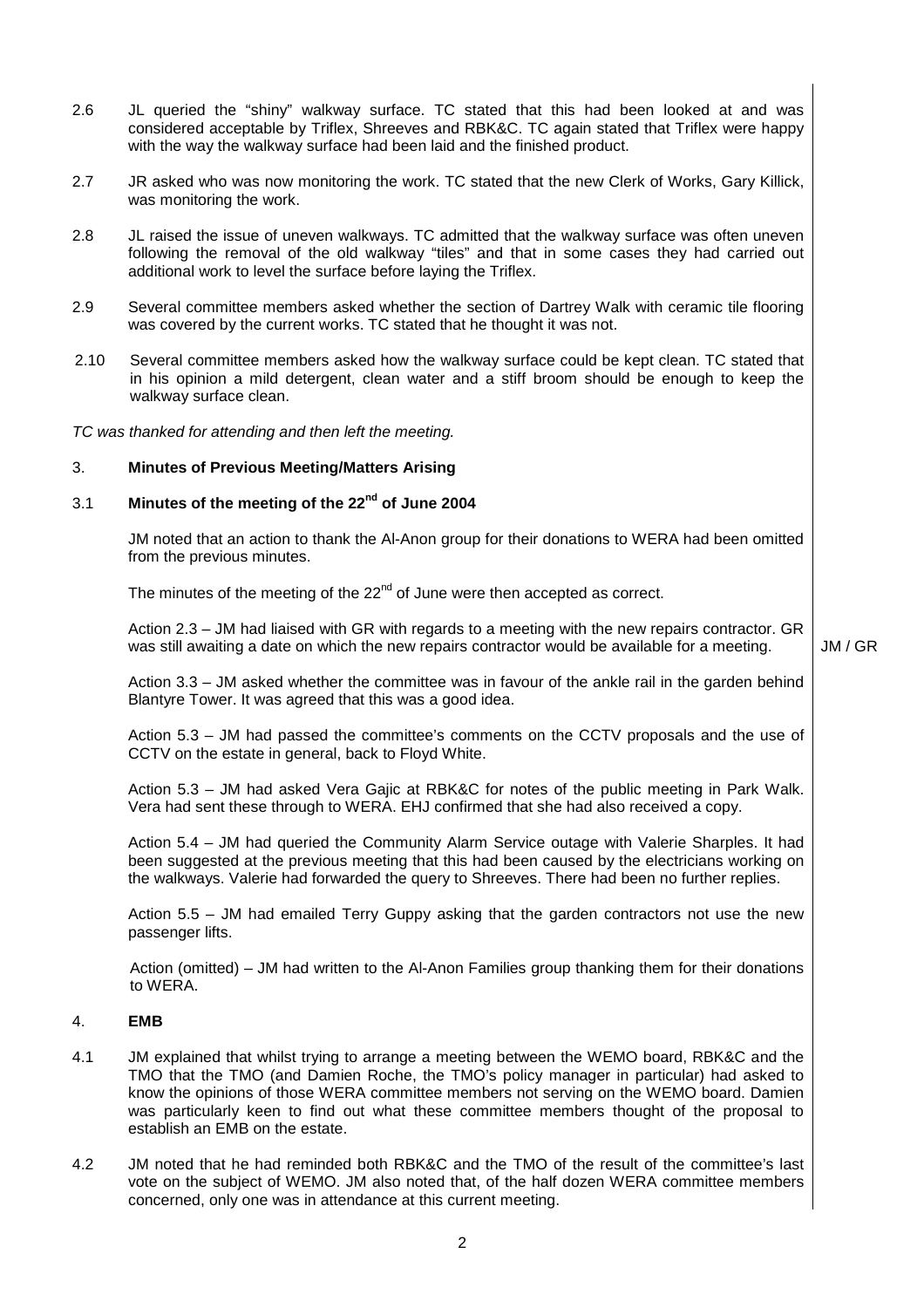- 4.3 JM asked MK whether she had any opinions on this matter. MK said that she thought that the EMB proposal was generally a good idea. JM said he would pass this back to Damien Roche. JM offered to give MK Damien's details after the meeting should she wish to discuss the proposal further with someone at the TMO. JM
- 4.4 JM said he would contact the other WERA committee members concerned about their opinion of the EMB proposal.

JM

#### 5. **Meetings Attended**

#### 5.1 Noise Nuisance Meeting

MG and HM attended this meeting. The meeting had discussed anti-social behaviour in general and had been attended by several parties including social services, noise nuisance and the police. One of the issues that had arisen at the meeting was the police's apparent inability to properly police the estate's gardens. This was apparently due to the fact that they were private property. The Council were looking at ways to address this by the use of by-laws.

#### 5.2 West Chelsea Initiative

MG attended this meeting. The meeting had decided to support the proposal to refurbish the World's End Piazza and would be inviting Mark Conyer's to a future meeting to discuss it further. JM said that he believed that the initiative would now be carrying several walkabouts of the locality in order to identify problems that it could deal with.

5.3 Major Works Site Meetings (Walkways)

See item 2 above.

#### 5.4 TMO Board Election Ballot Count

JM said he attended the ballot count held the previous evening. MK had also attended. JM said that he had found the event quite interesting and had taken the opportunity to discuss several issues with the TMO officers and board members present. GR said he would forward the election results to the committee.

## 6.0 **Meetings to be Attended**

## 6.1 Major Works Site Meetings (Lifts)

JM stated that the next lifts site meeting was planned for Thursday, 8<sup>th</sup> of July and would be held at 10am in the WERA Clubroom. Several ongoing issues were raised including the poor cleaning of the new lifts' tracks and floors and the lack of non-smoking notices in the lifts. GR explained that it had now been agreed that sacrificial floors would be used until the works were complete. Once all lifts had been renewed the sacrificial floors would be removed and the "proper" floors installed.

## 6.2 Major Works Site Meetings (Walkways)

JM stated that the next walkways site meeting was due to take place on the 29<sup>th</sup> of July at 10am in the WERA Clubroom.

# 7. **Residents' Issues**

MK stated that a glass panel on the door to Dartrey Tower had been broken and had yet to be glazed. GR asked whether MK had reported this to Customer Services, MK said she had not but would. GR said he would also check whether the matter had been reported by his staff.

## 8. **WEMO Update**

JM explained that WEMO was trying to arrange a meeting between the WEMO board, RBK&C and the TMO to further discuss the EMB proposal. This had led to Damien Roche's request for the